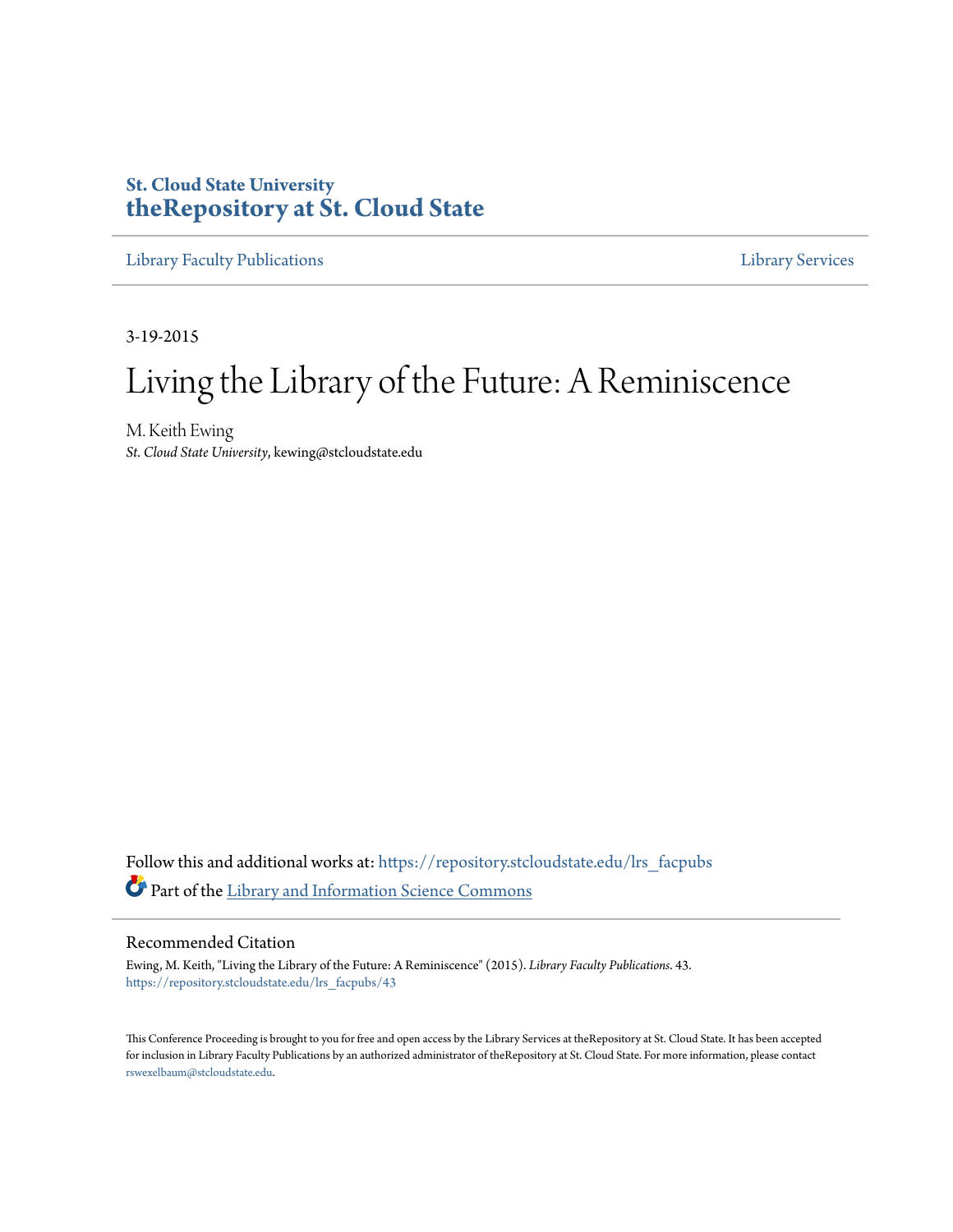## Living the Library of the Future: A Reminiscence

## By Keith Ewing

The following are the speaker notes associated with slides in a PowerPoint presentation at the Macalester College Library Technology Conference, 19 March 2015, St. Paul, Minnesota. Alas, the presentation was more "off-the-cuff" and deviated substantially from the speaker notes.

## Slide 1

Just a moment while I finish the setup.

Audio: acoustic modem connection

## Slide 2

Title: Living the Library of the Future: A Reminiscence

Introduction: Librarian since 1979; public libraries in Texas and Illinois, academic libraries in Illinois, Japan, Minnesota; at St. Cloud State University since 1984.

## Slide 3

Growing up in the 1950s and 1960s images of the future were tightly woven into the cultural, social, political, and economic fabric of the time. We were watching Hanna-Barbera's Jetson's on television and reading Arthur Radebaugh's "comic" strip Closer Than We Think in the newspaper. Of the two, the comic strip was the more influential; it helped shape expectations of what the future could be—from "push-button education" to … (Image: Novak, Matt (2012) "Technicolor visions of the future," The Paleofuturist, April 2012. Available online at http://www.bbc.com/future/story/20120425-technicolorvisions-of-the-future.)

## Slide 4

… an "electronic home library" projected on the ceiling. The text describes projecting "microfilm on the ceiling" with "an electronic voice to accompany visual passages" and a "television recording device" (predicted by RCA's David Sarnoff). The cartoon also predicts 3-D video. Radebaugh's Closer Than We Think strip was syndicated from 1958 to 1963; his last strip (Jan 13, 1963) featured the "Family Computer." (Image: Novak, Matt. (2011) "Arthur Radebaugh's Shiny Happy Future," Smithsonian Magazine, Nov 2011. Available online at http://www.smithsonianmag.com/history/arthur-radebaughsshiny-happy-future-127216952/. See also Rosenbaum, Jared, and Rachel Macknow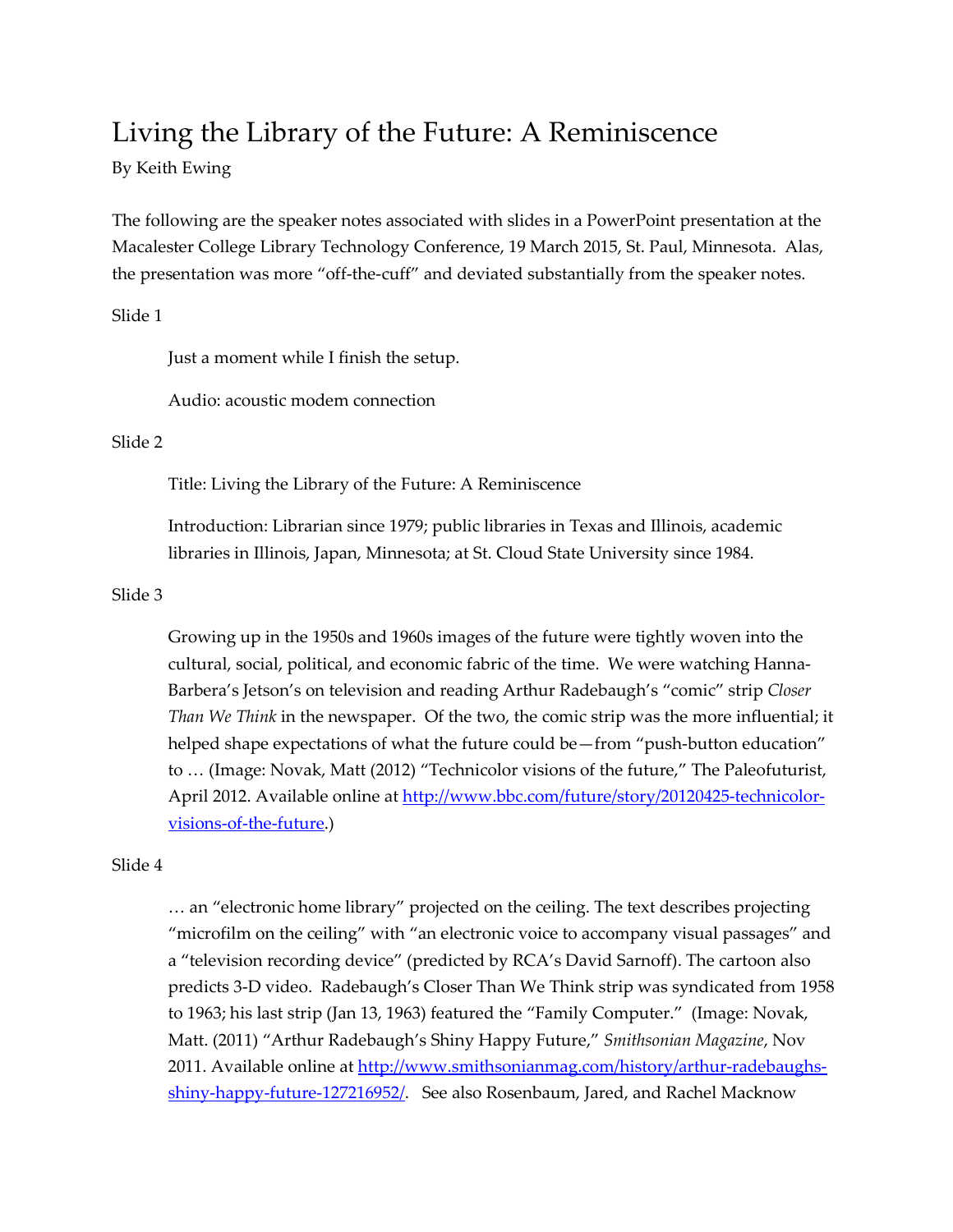(2011) Radebaugh: The Future We Were Promised. Available online at http://arthurradebaugh.blogspot.com/.)

## Slide 5

Radebaugh, who was an artist by training, a sometime inventor, and an industrial designer at the end of his career, was followed Athelstan Spilhaus, a geophysicist, oceanographer, and dean of the University of Minnesota's Institute of Technology. His "Our New Age" cartoon strip ran from 1958 to 1975 and was syndicated in over 110 newspapers; the strip was cited in Time magazine and noted by John F. Kennedy. I remember reading the strip when I was growing up in suburban Washington, DC. (Image: Novak, Matt (2012) "Sunday Funnies Blast Off into the Space Age," Smithsonian Magazine, 27 Jan 2012. Available online at

http://www.smithsonianmag.com/history/sunday-funnies-blast-off-into-the-space-age-81559551/)

The above excerpt predicting intelligence enhancing drugs shouldn't be mistaken for drugs like modafinil, recently dubbed the "crown prince of smart drugs" (Cox, David (2015) "Is modafinil safe in the long term" Guardian (UK), 31 May 2013. Available online at http://www.theguardian.com/education/mortarboard/2013/may/31/is-modafinil-safein-long-term.) nor the early experiments at the time with LSD.

## Slide 6

Spilhaus's prediction about libraries came 27 years after Vannever Bush's seminal article "As We May Think" appeared in The Atlantic (July 1945). Spilhaus doesn't suggest how the contents of the Library of Congress or the British Library are made available on the computer. Bush noted that "our methods of transmitting and reviewing the results of research are generations old and by now totally inadequate for their purpose." Bush went on use the Encyclopedia Britannica as an example of potential for compression, for compactness—noting that the bulk of the Britannica "could be reduced to the volume of a matchbox," then goes on to famously note that "a library of a million books could be compressed into one end of a desk." Bush does not anticipate a network of connected computers.

Perhaps my favorite quote from Bush's article, and perhaps more prescient, is that "even the modern great library is not generally consulted; it is nibbled at by a few."

In the same year as Bush's visionary article, scholar Robert Binkley noted that "There is taking place in the techniques of record and communication a series of changes more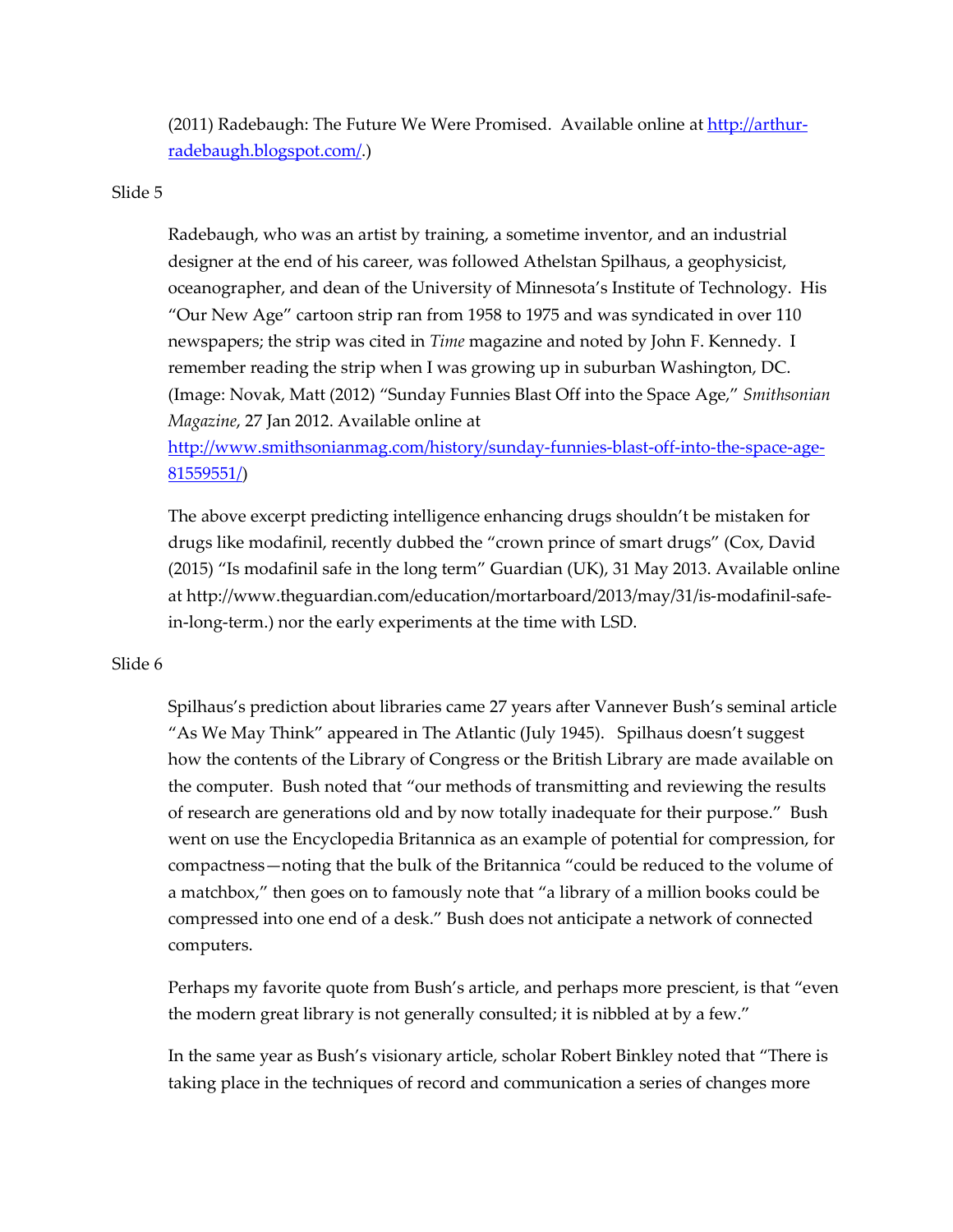revolutionary in their possible impact upon culture than the invention of printing." (Robert Binkley (1945) "New Tools for Men of Letters." Yale Review, 24: 529-537. The article was submitted in 1936 and published in 1945.)

Binkley was of course referring to "the telegraph, the telephone, radio, teletype, television, methods of textual and pictorial reproduction by photography, near-print, textual duplication through hectograph, the mimeograph, the multigraph, offset printing, and finally the then comparatively unknown technique of photomicrography." (Vernon D. Tate (1947) "From Binkley to Bush." The American Archivist, 10(3): 249- 257.)

Vannever Bush's vision was limited by his understanding of the technologies of the time—his Memex machine depended upon microfilm texts; Binkley and Tate were similarly limited. Standing on the shoulders of those who came before and nonetheless constrained by the technologies of his time, Spilhaus predicted technologies and applications that came true, but surpassed his imagination--rather than the Library of Congress or the British Museum, a network of digital libraries, including LC and the British Library and a network of academic and national libraries, publisher archives, and open access repositories are providing significant pieces of a complex puzzle.

#### Slide 7

As a college student starting in 1968, I became one of the "captive audience."

"For most academic disciplines, the library was truly the center of the academic enterprise in many ways. Knowledge was contained in books and journals that were collected and housed in libraries. Faculty conducting research and students completing class assignments and writing term papers had to go to the library for the raw materials of that work." (Miller, Rush G. (2015) "Call to Action: Creating Tomorrow's Libraries Today" Choice, April 2015, p. 1262-3. Available online at http://www.cro3.org/content/52/08/1262.full.pdf.)

As I moved into graduate studies at the University of Oregon and The University of Texas, I came to understand that I was in a "period in which library research became a much larger, more decentralized enterprise, and in which library researchers completed their emancipation from the main core of reference and bibliographic tools." (Andrew Abbot (2008) "Library Research and Its Infrastructure in the  $20<sup>th</sup>$  Century," Windsor Speech at the University of Illinois.

https://www.ideals.illinois.edu/bitstream/handle/2142/14401/windsor\_abbott.pdf.txt?seq  $u$ ence= $4$ .)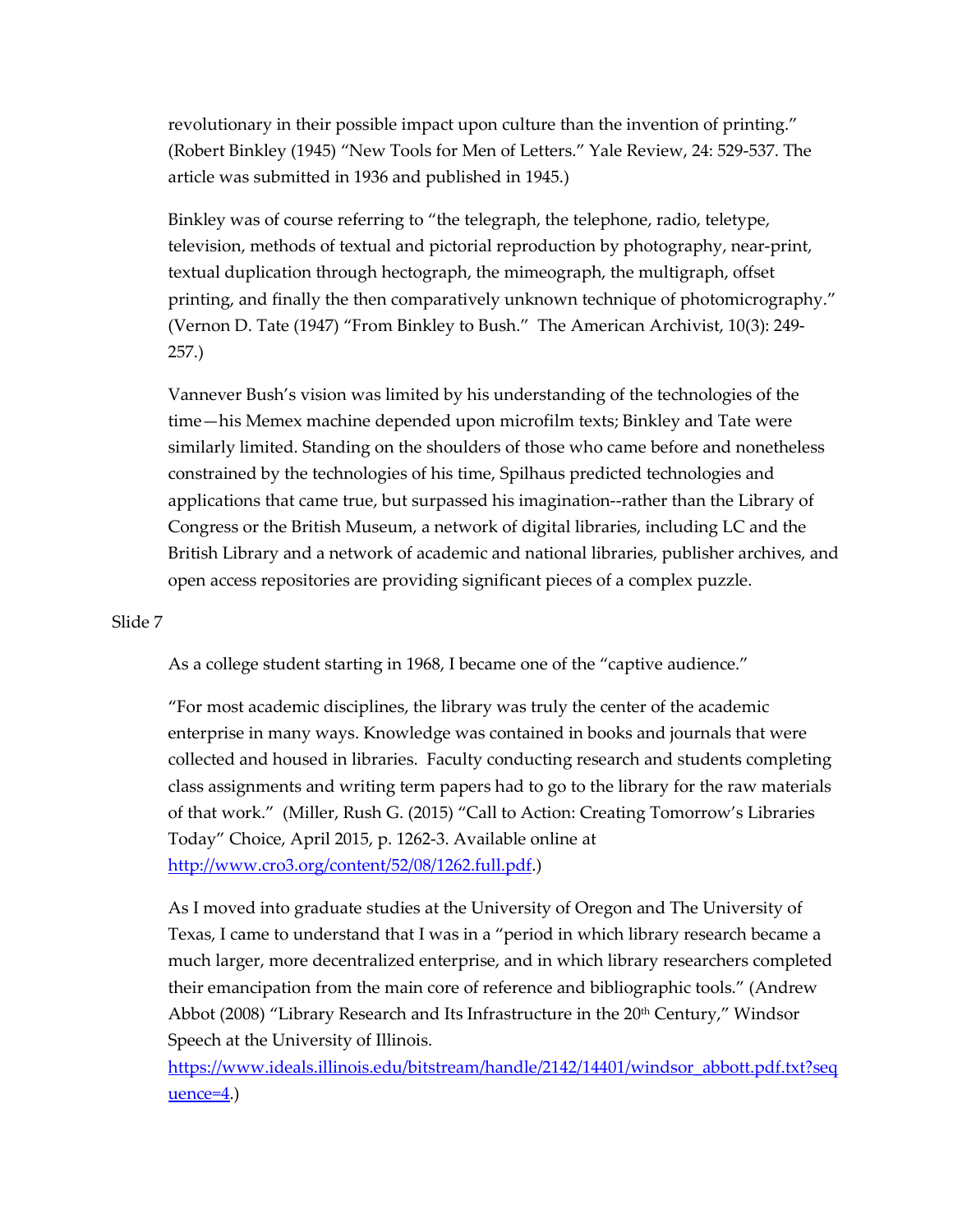The only way to know what was in the library hadn't changed over the previous 90 years—searching the card catalog and digging through the many disciplinary indexes to journal literature. This was time consuming, a practice relatively unchanged for more than 100 years, and assumed you either knew what you wanted (either an author or a title), or you could find something you wanted using the subject catalog. Of course, card catalog subject headings rarely matched the journal index subject headings, and neither matched my language. "User friendly" was not a library concern.

At the start of my first year, Miami University opened the bookstacks for browsing; before 1968, the stacks had been closed and books were paged. The stacks had translucent glass floors and a floor-to-floor height of barely 6'6", but the opportunity to browse the miles of stacks was exciting—and confusing (the library had a mix of Dewey and LC classifications, depending on when the title was acquired; recon was ongoing)—it was easy to get vertigo staring down seemingly endless ranges of card catalog drawers or shelves of books; some became lost in the maze. I loved browsing the stacks; in some ways I liked browsing the stacks more than I liked going to class.

The same year I went off to college:

- Data General Corporation introduced the Nova computer with 32 Kb of memory and selling for \$8,000. The simplicity of the Nova inspired Steve Wozniak's Apple I computer of 1976.
- F. Wilfrid Lancaster published the first edition of his classic text Information retrieval systems; characteristics, testing, and evaluation, among the most influential texts on information retrieval.

For my first graduate degree at the University of Oregon and my second at the University of Texas, the card catalog and the stacks were largely unchanged.

## Slide 8

Finding books other than those owned by Miami, Oregon, or Texas, required slogging through bibliographies and the NUC. About the time I graduated in 1972, the Miami was among the first libraries to participate in OCLC (Ohio University was first in August 1971). OCLC wasn't designed for ILL, but librarians seemed to quickly understand that for known items they could use OCLC to determine which libraries owned it.

Just before I graduated from Miami, in late 1971, both Lockheed Dialog, SDC Orbit, and MEDLINE, went online after nearly six years of government funded development.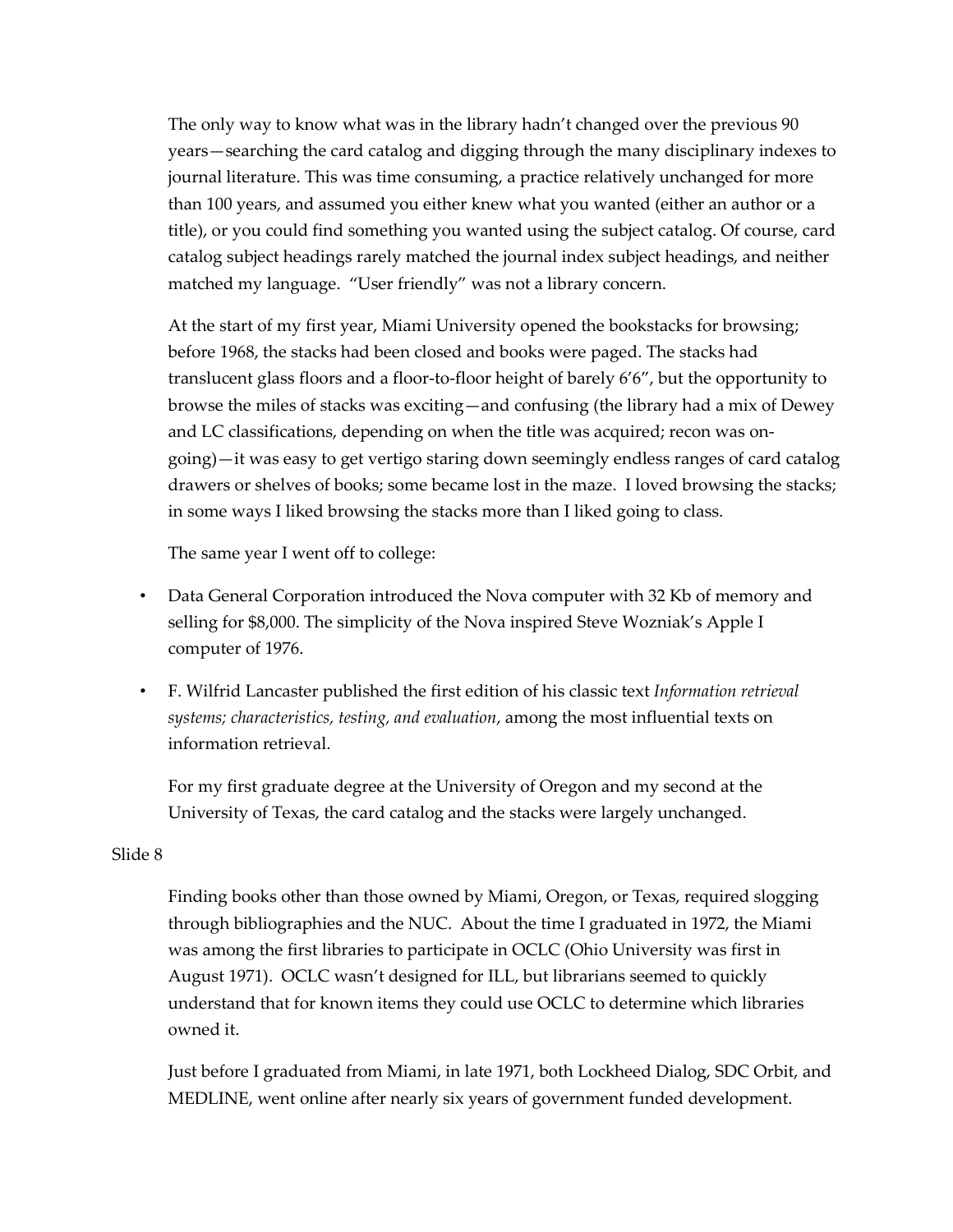Database offerings were limited—education (with indexes to the ERIC microfiche), agriculture (with indexes to government agricultural research), and medicine (automating the former MEDLARS system used to create Index Medicus). As a comparative religion major, none of these databases would have helped me had I known about them.

Graduate research in the library at Oregon differed little from the methods at Miami. The big difference was getting to know the Asian bibliographer who helped identify new resources or resources at other university libraries (mostly Berkeley, Washington or UBC) through OCLC. The problem was that Oregon was largely an isolated location, except for Oregon State, and while it had a very good collection, particularly for my interests in Asia, it could take 2-3 weeks to borrow (for a fee) a book from Washington or Berkeley—and then I could have it for a week.

Unbeknownst to me, the number and variety of databases in SDC Orbit and Lockheed Dialog were increasing. The library world was about to change.

#### Slide 9

By the time I went to library school at the University of Texas, I'd completed two degrees and started a third (in Japanese literature). I chose Texas because of their strong computing program; I was yet to understand how, but I knew computing would play a larger role in how libraries would change.

First, we learned to program—using punchcards (Hollerith cards; Image from Mimecast: https://www.mimecast.com/blog/2011/02/why-is-email-so-complicated-part-221-thelegacy-of-punch-cards/) to author alphabetizing and cataloging programs and create practice databases that occupied shoeboxes and consumed hundreds of cards (and woe to the individual who dropped their shoebox).

Second, we learned how to search SDC Orbit and Lockheed Dialog using a DECWriter and TI Silent 700 portable computer terminal with integrated acoustic coupler that used thermal paper that became brittle after a couple of years and where the text disappeared if exposed to light for too long. Despite the limited number of databases available and that almost all databases were limited to citations, we thought we were in researcher heaven.

Most of the actual hardware, software, networking, and infrastructure issues remained outside our understanding.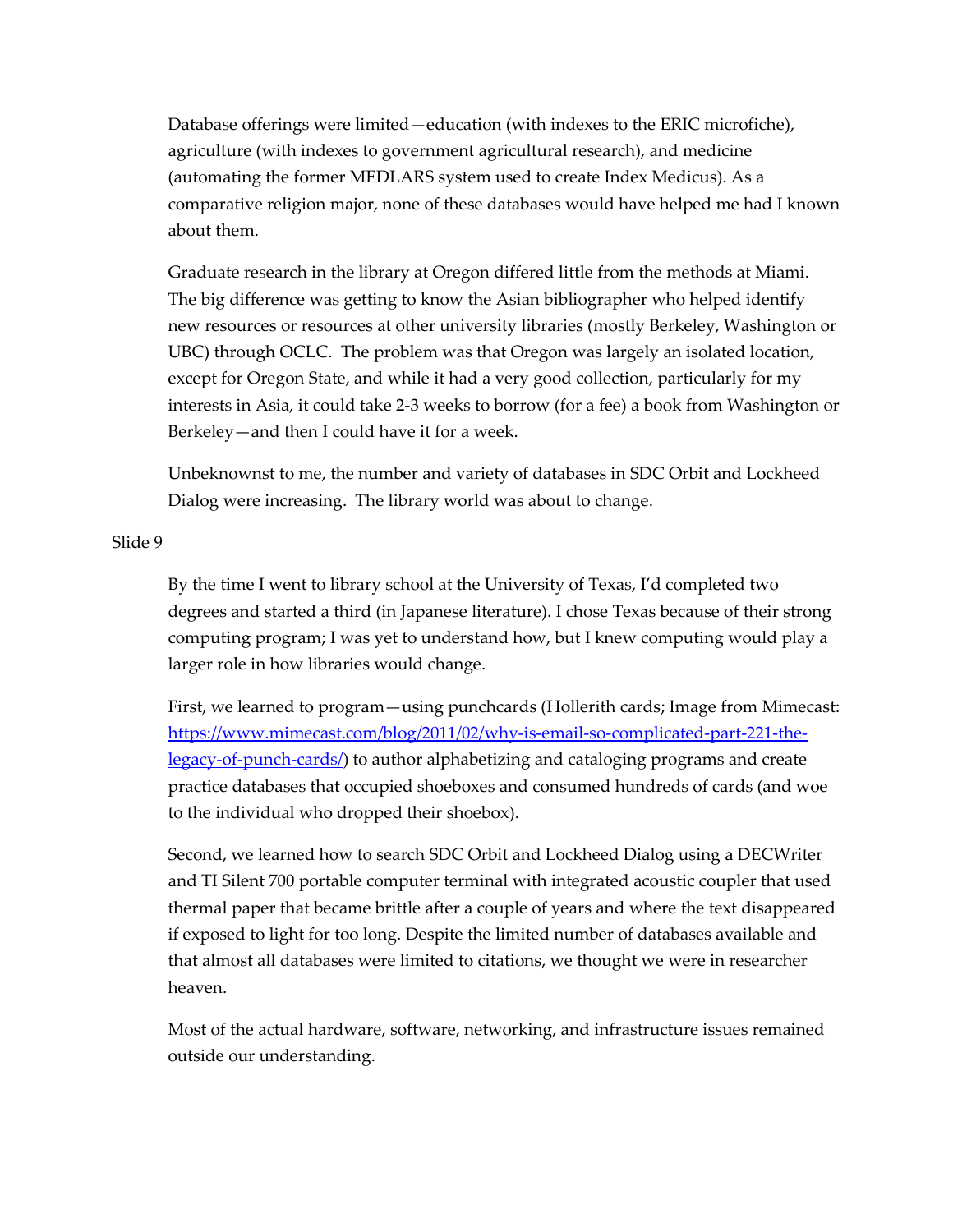#### Slide 10

When I started working at the University of Illinois at Chicago Circle (now UIC) in 1980, mediated searching was the order of the day—and patrons had to pay. A typical ERIC search with 50 citations would cost about \$25; many other databases were far more expensive. We used the same TI Silent 700 portable terminal that we'd used at Texas; four years later at St. Cloud State, we used DEC Writer with a 300 baud acoustic modem. At both schools Lockheed Dialog and BRS AfterDark were the primary database services.

My worst search experience was making a presentation to the St. Cloud Rotary Club in maybe 1986. We only had a single portable acoustic coupler, 150-baud, about the size of a large shoebox; an IBM personal computer running DOS 3.2, and a video project about the size of a small steamer trunk. The setup was okay, but the baud rate slowed the presentation considerably—it was like pouring molasses outside on a cold day in midwinter in International Falls. Somehow, the Rotarians were impressed--perhaps as much by our willingness to lug so much equipment for what was meant to be a 30 minute presentations as by the presentation itself.

#### Slide 11

Dialog and SDC were the dominant market contenders for online database services; BRS came a little later. Each provided an overlapping set of databases providing mostly bibliographic information and here and there some limited fulltext information—mostly business statistics (e.g., Predicasts PROMT and Disclosure) and patent filings. Fulltext services, such as Mead Data Central which launched LEXIS in 1970 for the legal professions and law schools (a marketing approach) and NEXIS in 1973 for news articles (later sold both databases to Reed Elsevier in 1994), were largely beyond the budgetary reach of most academic libraries.

#### Slide 12

While the use of computers in libraries had grown by 1980, particularly in back-room processes for managing library collections—such as LCS (Library Control System developed at Ohio State and used to replace a previous keysort system (see Susan J. Logan (1987) "The Ohio State University's Library Control System" http://kb.osu.edu/dspace/handle/1811/50010), CLSI (Computer Library Services, Inc., developed by Bela Hatvany (who later developed SilverPlatter), and DoBIS (Dortmund Bibliothek System largely supported by IBM), which was implemented while I worked at the Austin (TX) Public Library in 1978-79, all of which had powerful technical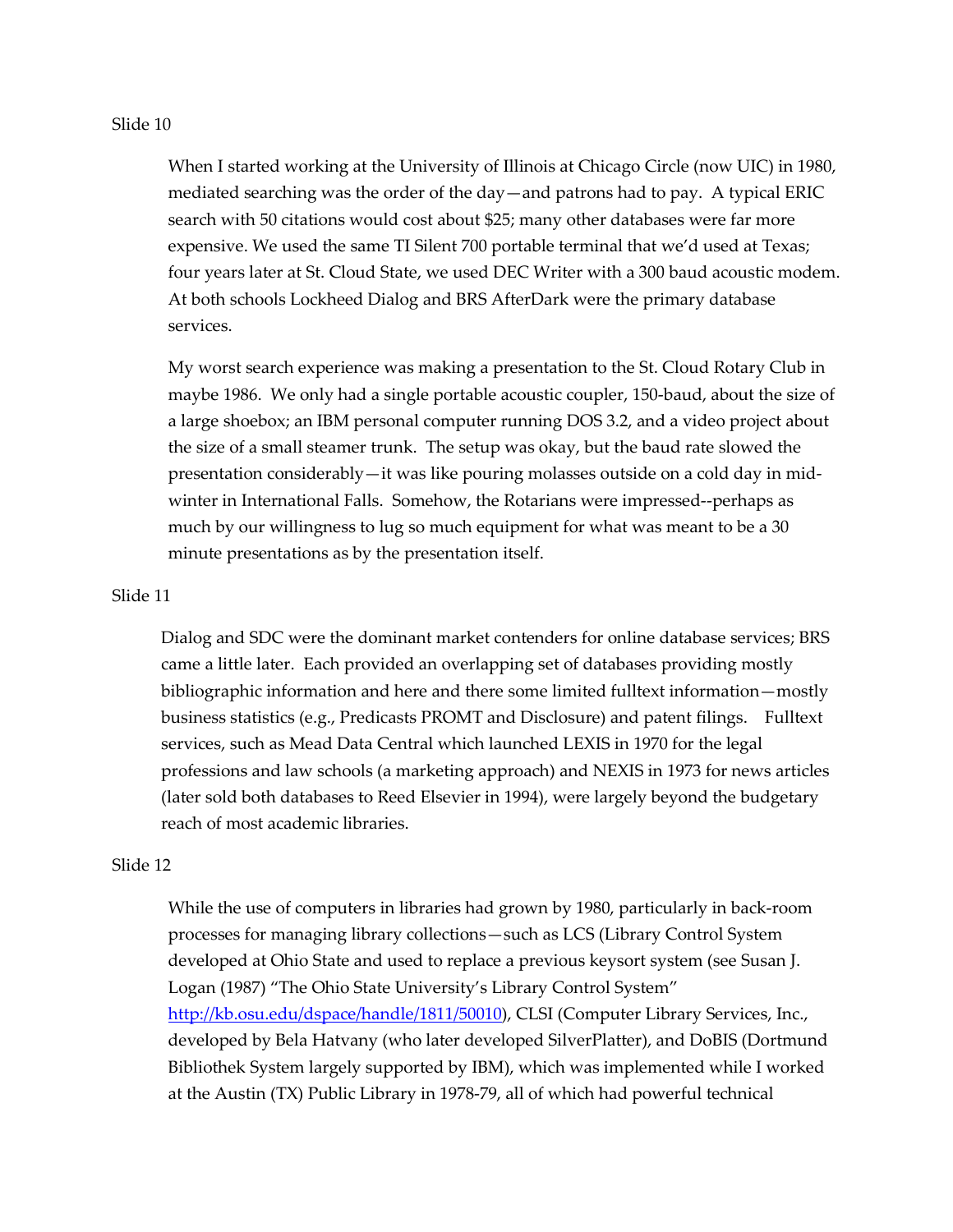capabilities, but terrible user interfaces—public use was largely limited to computer labs for word processing (remember WordStar?). Public access to information remained limited to card catalogs (or COM (computer output microfilm) catalogs) and printed indexes.

Mediated services using Dialog, SDC, and BRS databases were widely available, but access was constrained, largely by the costs passed on to users.

I do miss the loss of some delightful neologisms—like perfery: the tear-off edge of the paper with the holes for the tractor-feed.

#### Slide 13

In addition to Boolean logic, database searching required us to be inventive and tenacious with vocabulary and to learn new applications of algebra. Armed with a knowledge of search logic and syntax—each system had its unique commands and syntax—and some modest programming skills, as well as a host of arcane acronyms and reference titles, some introductory cataloging knowledge and perhaps some library history, recent library school graduates felt well-prepared to enter professional careers and begin creating the future we'd seen in comics years earlier.

When I arrived at St. Cloud State University in the fall of 1984, the future we'd read and talked about in library school remained in the future. Collection building remained the order of the day, although in public services information literacy, mentioned as early as 1936 (Louis Shore, "Library Instruction for Teachers," Peabody Journal of Education 14(3): 128-133. JSTOR; see also Carl White (1940) "The Place of the University Library in the Modern World.")

#### Slide 14

It was still the age of ownership and collection building, although some of the first hints of a new age—the age of information access—which had actually started in libraries with the development of Marchine Readable Cataloging standards the 1960s, were becoming apparent. In 1980, the first edition of the Red Book, released by Sony and Phillips, established the specifications for the physical parameters and properties of the compact disk and the associated device to read the digital encoding. The Green Book, developed by Sony and Phillips and released in 1986, built upon the Red Book and defined the format for interactive, multimedia compact discs.

CD-ROM technology was a transitional technology that transformed libraries. In 1986, the first Dialog-On-Disc databases, such as the popular and overly used ERIC ("My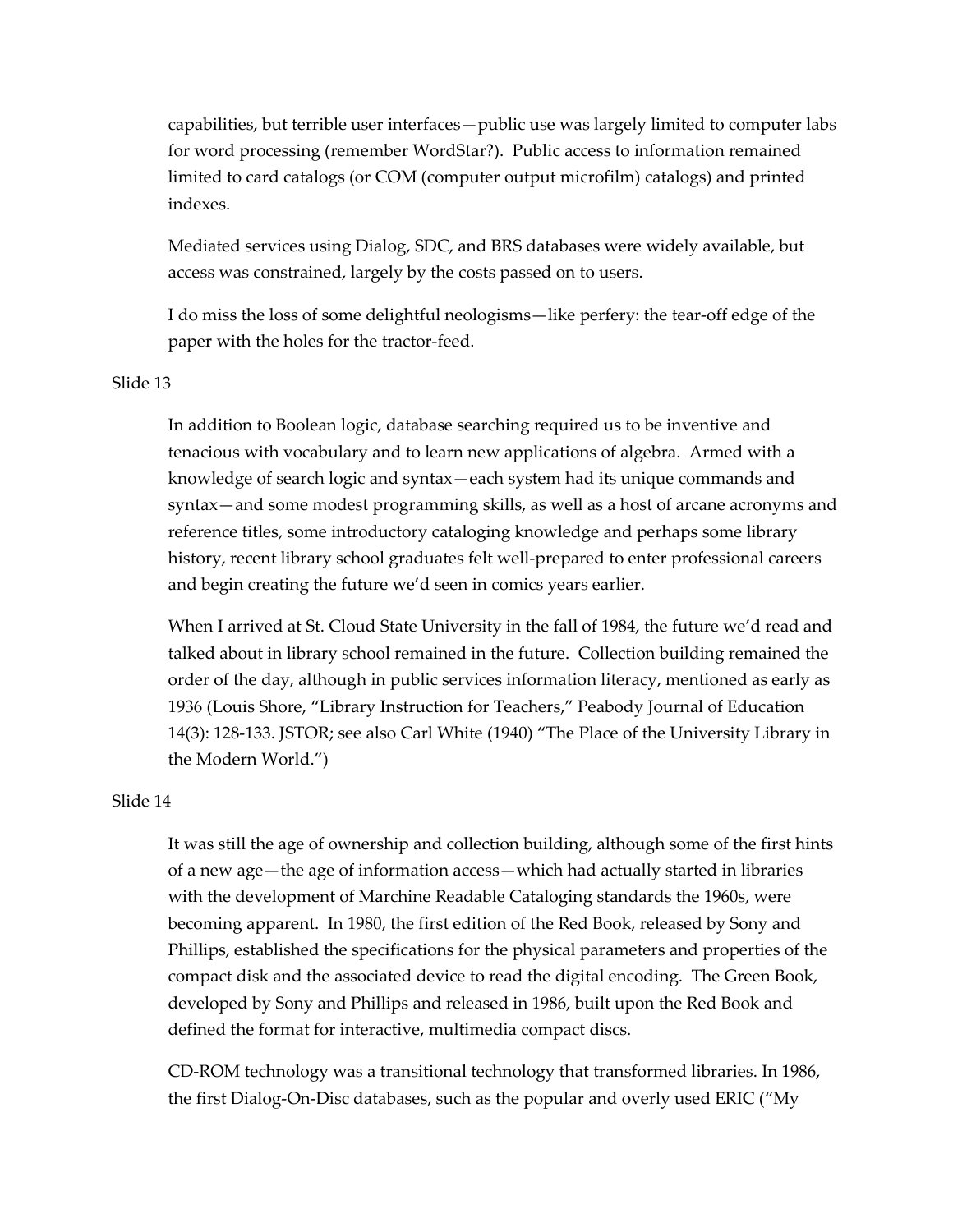professor told me to use something called ERIC." "What's your topic?" "I'm looking for articles on the failure of French nobility to accept Louis XVI's reforms which led to increasing class conflict.") and Compact Disclosure, as well as the first Silverplatter databases, such as ERIC, LISA, and PsycLit, became available with relatively easy to use "guided search" interfaces (we felt that Dialog-on-Disc had the better interface and Silverplatter had the broader range of databases) that made unmediated, direct user access possible.

While we invested in CD-ROMs, we understood that CD-ROMs were not optimal. Initially, each disk required a separate workstation—which meant that some workstations had lines of users waiting and some workstations were available but didn't have access to the needed database. In Fall 1986, St. Cloud State contacted Online Computer Systems in Germantown, MD—a small company that was developing CD-ROM networking software. The version we received—a beta version with the serial number 000002—confused us. We knew next to nothing about local area networks—we learned on the fly—and when the first menu came up with "Dummy1," "Dummy2," and "Dummy3" the three of us trying to get the system going wondered how the developers knew the three of us were sitting there. Within two years, we had a CD-ROM network with 18 networked drives; it would grow to 24 networked drives.

CD-ROM technology, as a means to provide access to bibliographic databases, or to distribute fulltext content for journal archives, was a dead-end. But it wasn't completely 無駄 (muda; Jap: no good, in vain, futile); as a learning experience in networking, in public access to guided searching, and better understanding user needs and behaviors it was invaluable.

## Slide 15

In 1991, at the peak of the CD-ROM network craze, Mark McCahill and his team at the University of Minnesota released the gopher protocol, a TCP/IP application layer protocol for organizing, distributing, searching, and retrieving strongly hierarchically organized documents over the Internet. Unfortunately, Gopher's hierarchical structure, which some adapted to library classification systems, often meant numerous levels of links (the average was about 8 levels of links, but could reach as many as 20 levels) before arriving textual content.

WAIS, which launched the career of Brewster Kahle and was strongly influenced by Z39.50 protocol developed for networking library catalogs, along with Archie, Veronica, and Jughead search engines made gopher sites more widely accessible. Infotrac2000, an aggregator database on CD-ROM which had indexed cartridge microfilm for fulltext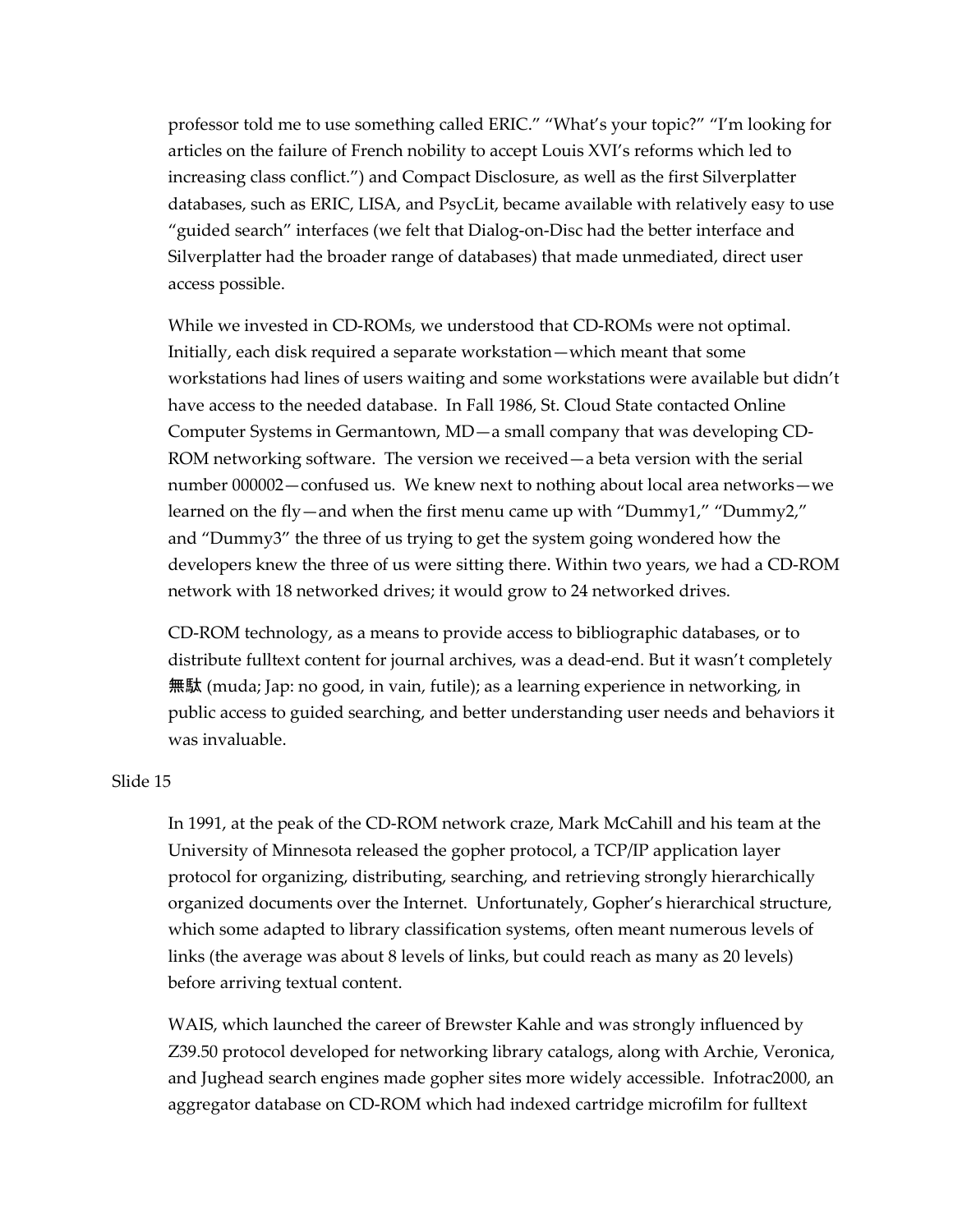articles, was among the few to move to the Gopher environment. But in February 1993, the University of Minnesota (in a proposal by Shih-Pao Yen) announced that it would charge a fee for licensing the gopher protocol—by the time the University revised its decision and offered the gopher protocol under a GNU General Public License in 2000, the gopher protocol was largely obsolete. At Gopher Con 3 (for notes from the conference, see http://www.informatica.co.cr/internet/research/1993/0511.htm), in the Spring of 1993, the talk in the halls outside the conference presentations was about the Hypertext Transfer Protocol—which had started development in 1989 under the leadership of Tim Berners-Lee. The question openly discussed was "Could gopher adapt?"

#### Slide 16

Quietly, in late 1989, while everyone remained deeply enamored of CD-ROM networks, and nearly simultaneous with gopher development, Tim Berners-Lee, inspired by Ted Nelson's Xanadu project, which coined the term hypertext, and Vannevar Bush's vision of Memex, submitted his draft proposal for the Hypertext Transfer Protocol. This image is the diagram that accompanied the proposal. At the time, few recognized the breadth and depth of disruptive change that was about to occur. In 1991, Berners-Lee released his first version of HTTP (v. 0.9) in 1991. (Image:

http://www.computerhistory.org/internet\_history/internet\_history\_80s.html)

I knew a little about Apple's HyperCard program—one of our Library offices developed a training program for Woodcraft Industries based largely on HyperCard. It was great experience for the grad students that worked on the project, but the effects were not felt on campus. While not attracted the HyperCard, largely because of the proprietary nature of the HyperTalk programming language, I did start trying to learn more about hypermedia.

#### Slide 17

The first Web browser , WorldWideWeb, came out in late 1991; it was never really widely released. In late1992 I downloaded Samba, a browser designed for Macintosh (I had a Mac256 at the time). I was immediately intrigued; a month later I downloaded Viola and had to learn more. Despite reading about HTTP and HTML and understanding them in theory, I was absolutely clueless about HTTP and HTML in practice, so I set about trying to find out more. What I knew from the start was that this was far more interesting than Gopher. Two months later, I downloaded the first release of Mosaic and was hooked. I had to know more—from a post on PACS-L (the Public Access Computer Systems listserve—to which I started subscribing in early 1990, shortly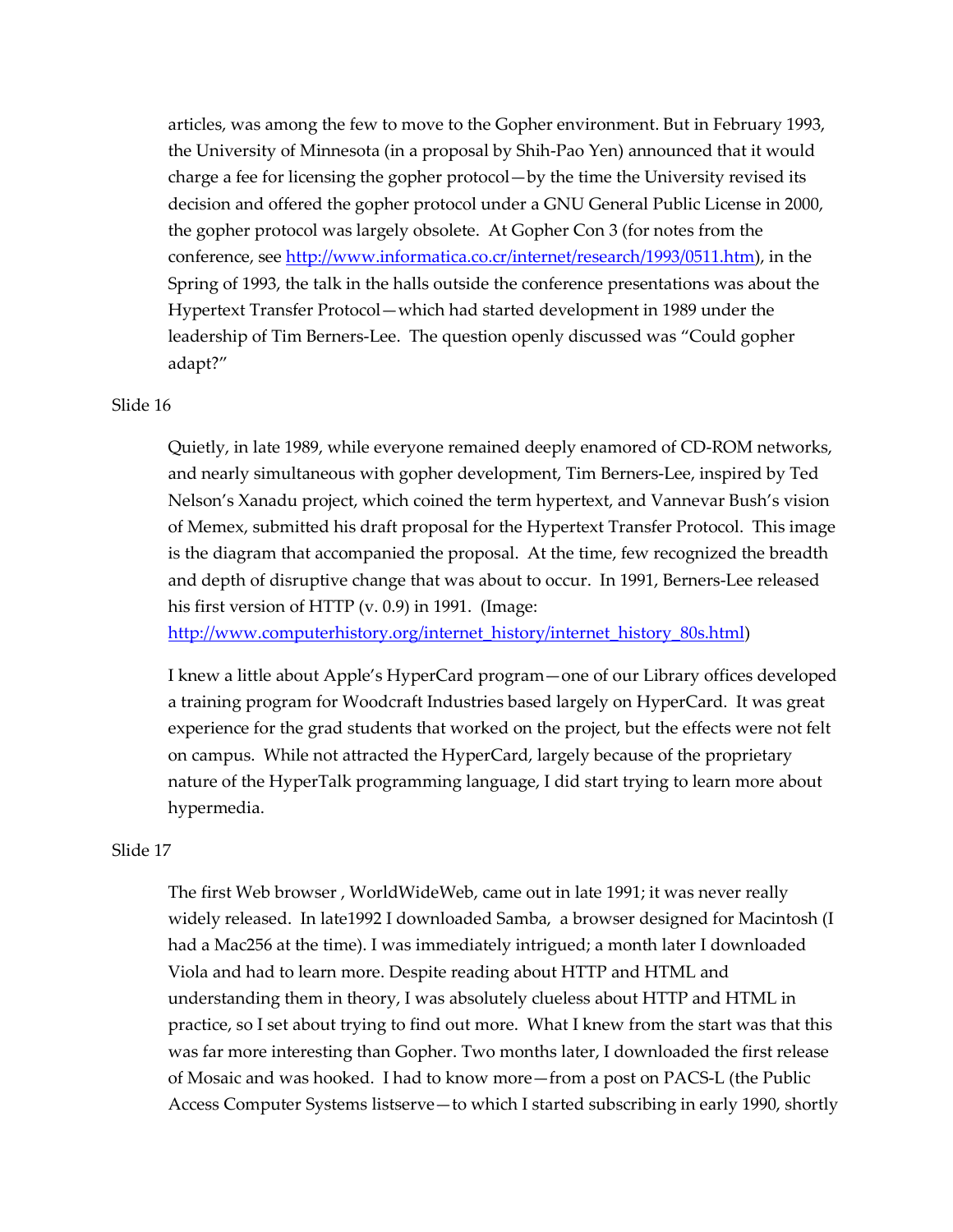after returning from 3 months in China) I learned about a 2-week "Web Management" workshop at the Library School at Syracuse University held in the summer of 1993 with David Lankes and Joe Ryan as instructors. It may have been the most rewarding professional development experience of my career up to that point.

Mosaic changed the Web from a researcher's tool to a popular commodity. It was more popular more quickly than beanie babies. The only problem was finding content. Mosaic would list new Websites on its front page every day. One of the early listings was a link to an update of sumo matches and rankings created by Jerry Yang—and I loved it. Within a year, Mosaic had become Netscape. A couple months later…

#### Slide 18

… in early 1994, about the same time we were bringing our first Web server (a Sun SparcStation) online, Jerry Yang and his fellow grad student at Stanford, David Filo, created Jerry and David's Guide to the World Wide Web—essentially little more than a modestly hierarchical list of sites. A few months later, Jerry and David's Guide became Yahoo! – Yet Another Hierarchical Officious Oracle. The "search" in the early years searched only the directory of sites.

Then in 1994 came WebCrawler developed by the University of Washington (which also developed the popular PINE email client), the first search engine to search for any word on a Web page. WebCrawler began a parade of Web search tools, including AltaVista (developed by DEC (Digital Euipment Corporation)), and HotBot, and Fast (later to be All the Web), and InfoSeek, and Dogpile, and Ask Jeeves, and Lycos, and Firefox (which was Netscape), and….

(WebCrawler was bought by America Online in 1995 and later sold in 1997 to Excite., then sold to InfoSpace in 1997.)

#### Slide 19

Then along came Google. Simple design. Improved spider/robot/harvester yielding more results. Google became a verb. The search market was turned upside down. Suddenly, everyone wanted to be Google-like—single search box, seemingly comprehensive results displayed in a magical relevance order. Who cared that your search returned 12-million results; the first page or two provided many links to good enough content—some of which was actually spot-on.

Most academic and public libraries rapidly focused on the information search, rather than on the content. This doesn't mean we stopped buying books, although some have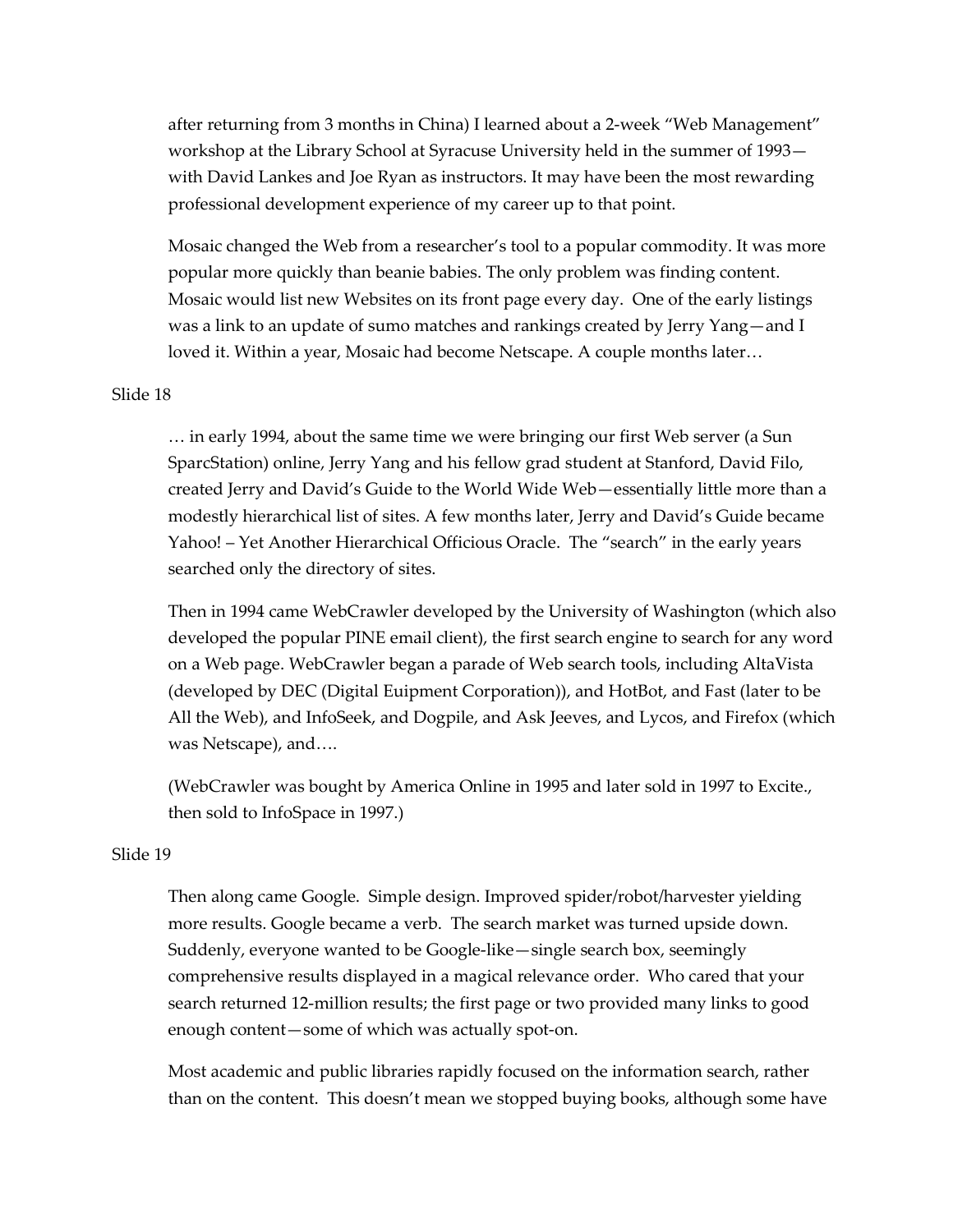recently done so (e.g., the University of Texas at San Antonio is consciously moving to an "online only" library—not unlike when Evergreen State University tried to be a "microform only" library back in in late 1960s). Most libraries created some guides for evaluating Web sites and expanded information evaluation to include Web sites, but we were going astray.

N. Katherine Hayles (Duke) wrote "Deep attention, the cognitive style traditionally associated with the humanities, is characterized by concentration on a single object for long periods, ignoring outside stimuli while so engaged, preferring a single information stream, and having a high tolerance for long focus time. Hyper attention, by contrast, is characterized by switching rapidly between different tasks, preferring multiple information streams, seeking a high level of stimulation, and having a low tolerance for boredom." (Hayles (2007) "Hyper and Deep Attention: The Generational Divide in Cognitive Modes" Available online at

http://www.jessicapressman.com/CAT\_winter2013/wp-content/uploads/2012/11/Haylesattention.pdf.)

This seems slightly hyperbolic, but I don't completely disagree. Many people, however, attribute this outcome to Google; I don't.

What all of this did prompt in libraries, however, was a reconsideration of our physical holdings.

#### Slide 20

Everyone was caught off-guard. Vendors began moving their databases from CD-ROM and gopher to online, Web-based services. Some vendors were less prepared to manage the change—SilverPlatter was acquired by Wolters Kluwer and became part of Ovid Technologies. And moving online allowed vendors to include the fulltext—no more index to a microformat cartridge. Users were thrilled by the immediacy of access; some authors somewhat less so—and some online content disappeared. Libraries began to cancel print subscriptions to pay for online databases.

InfoTrac became Expanded Academic ASAP. It quickly became obvious that every library in Minnesota maintaining its own license to access these databases was extraordinarily expensive. Under the visionary leadership of Bill DeJohn, Minitex initiated on one side a legislative drive for funding support and on another a drive for cooperation and coordination among libraries for a "common" subscription. I participated on the earliest Minitex Electronic Information Resources (MEIR) group that helped launch ELM: The Electronic Library for Minnesota.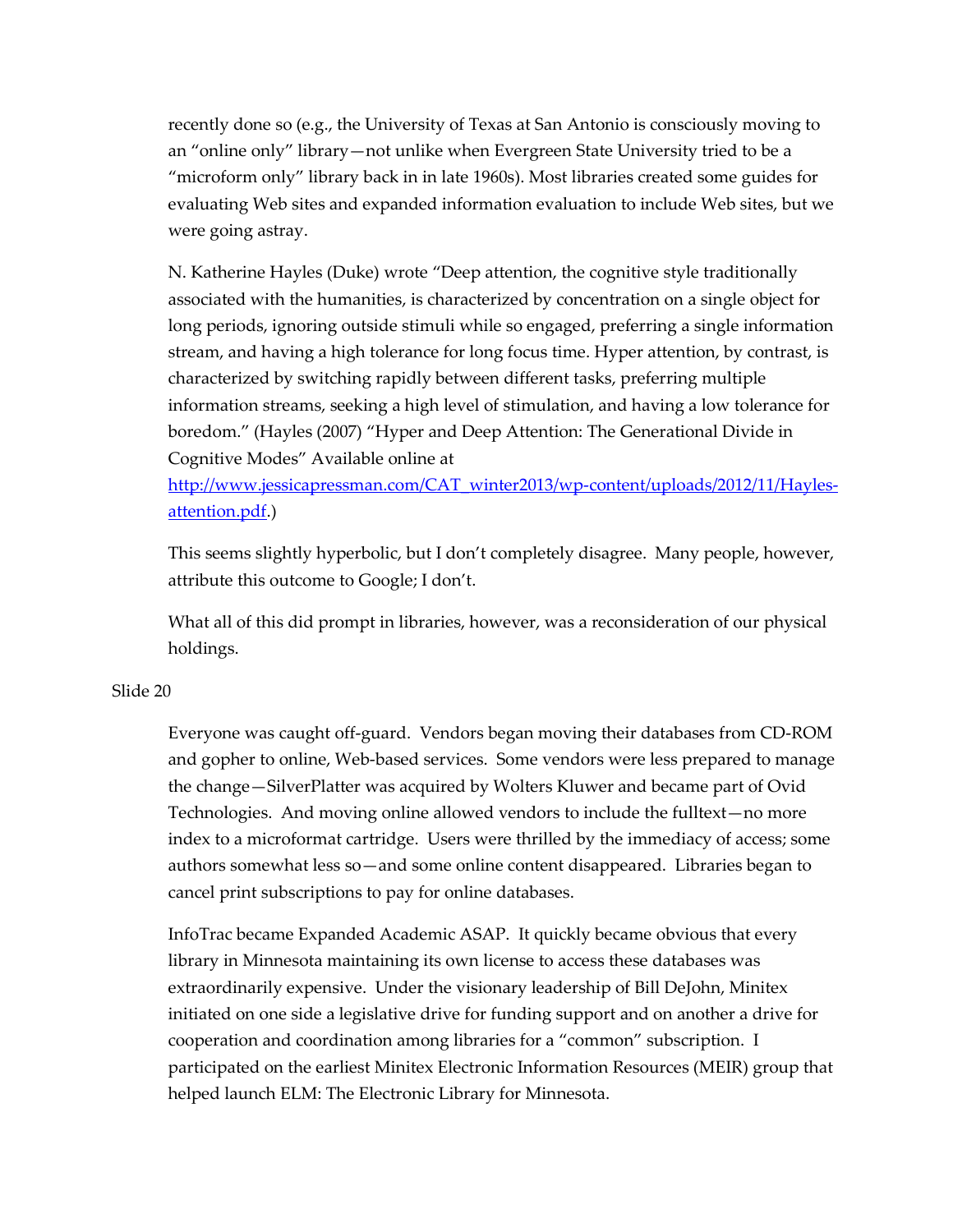Each library needed more than ELM could offer, so each library acquired databases beyond ELM, often focused on one or more vendors. OCLC FirstSearch, EBSCOHost. ProQuest began buying database creators and other vendors. Vendors began moving from providing aggregated databases to discipline databases, and some discipline organizations began making their databases available on proprietary platforms. Then corporate consolidation started: Cambridge Scientific was acquired by ProQuest, ABC-Clio's databases were acquired by EBSCO. ERIC and PubMed moved to the open Web and allowed no-cost searching, and more recently added no-cost access to much fulltext.

We focused on replacing Readers Guide and Science Citation Index, Chemical Abstracts and newspaper indexes. We even stopped Reader's Guide to Periodical Literature. Then we started looking at reference titles—Encyclopedia Britannica, the OED, the shelves of Standard and Poor's publications, the seemingly infinite Gale Series: Contemporary Authors, NCLC, TCLC. Questions at the Reference Desk declined; use of the physical tools in the Reference Collection slowed to a trickle.

JSTOR effectively and efficiently rendered microforms moot. Project MUSE effectively changed how scholarly journals were disseminated. Journal publishers consolidated sharks acquired smaller fish; Elsevier with ScienceDirect, Wiley, and Taylor and Francis have come to dominate the market. Elsevier became the target of considerable blame for the "serials crisis." And from the start there was the "Big Deal"—vendor packages of journal titles (later expanded to book titles) for a "reduced" price.

Now we needed a tool to link from a database that indexed an article to a vendor that provided the fulltext. Thankfully, Herbert van de Sompel wrote a PhD dissertation on the topic of context sensitive dynamic linking of scholarly information resources, which formed the foundation of the OpenURL protocol—of course, we had to acquire and manage a tool that did this.

Suddenly, without quite understanding how it happened, we lost control of our collections. We accepted this with aggregated resources like ASP and Expanded Academic, and we too readily accepted it from publishers through the "Big Deal." Our library collections were becoming increasingly homogenized, at least with our increasingly online licensed collections. Meanwhile, use of our print collections continued to decline.

Users became frustrated by the dizzying array of databases. They asked, Which database do I use? Good enough became too good. So libraries acquired search services that used the z39.50 protocol to broadcast searches across multiple databases from multiple vendors. Some of use created different search options around disciplinary clusters of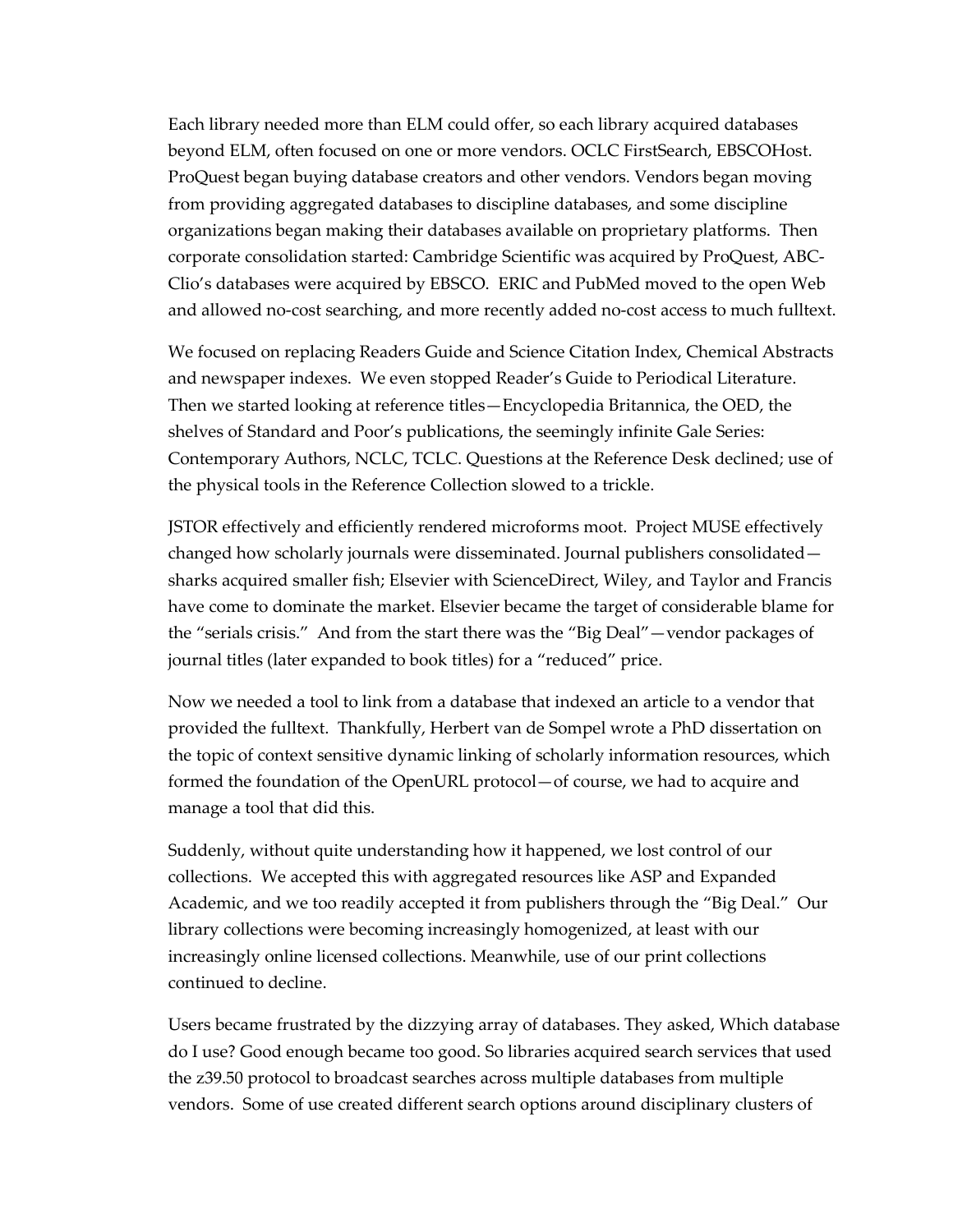databases. We used WebFeat at St. Cloud State; others used Serials Solutions or MetaLib from ExLibris. User satisfaction with these services was never high—they were slow, search syntax was not consistent across vendors or databases, and results were mixed. We looked for better, less confusing, more comprehensive search options.

#### Slide 21

Then ebooks appeared. At first it wasn't to replace what we had, but to supplement, to provide wider access. Project Gutenberg, a volunteer project to rekey text of classic books printed before 1923 even before we knew much about the Internet, opened the door. Then came Eastgate with its hypertext original books and netLibrary with its recently published license for academic non-fiction books (later acquired by OCLC, then sold to EBSCO). netLibrary became a model for ebrary and the Eboook Library. Then, it seemed like everyone wanted to provide online books. Then, netLibrary was acquired by OCLC then sold to EBSCO, making those early contracts difficult to follow and sustain. But netLibrary raised other new questions: about the concept of "loan" to a user, about "interlibrary loan," about access and ownership. Again, Bill DeJohn proposed a visionary idea, a "shared" collection, long before libraries or vendors were ready.

There was an explosion of business models—from outright purchase with an annual access fee, to license, to rental, to purchase a number of reads (views), to open access. And a proliferation of ebook formats—Microsoft's compiled HTML and Reader, Sony's Broadband ebook, Apple iBook, DjVu, PDF, epub, eReader, Kindle, Nook, Mobi, and Open eBook.

More recently, opening selection to users through patron-driven-acquisitions, has benefitted users but weakened control over collections and budgets. It's a great advantage for users, but without some controls and limitations it's a real threat to collection integrity.

University libraries in Florida, working through Ingram, take a collaborative approach to ebook acquisition. And the SUNY system is pursuing an open textbook initiative. Could we undertake a similar models here in Minnesota?

#### Slide 22

Google Books and Google Scholar opened a Pandora's box of issues—from copyright challenges to fulltext searching of monographs to what appeared to be a frontal assault on libraries. Copyright constrained Google, but did not bring it to its knees.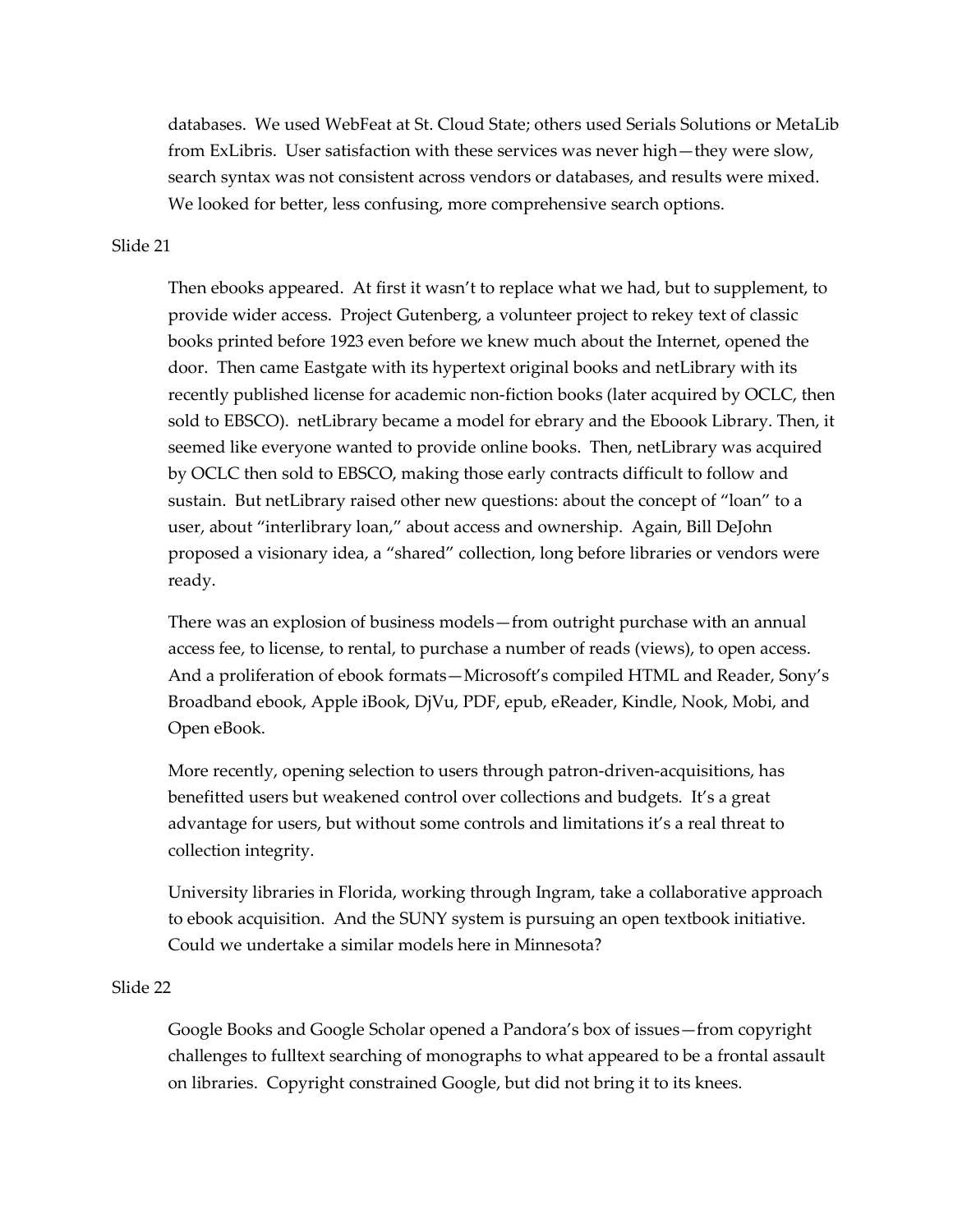HathiTrust—now with a membership of more than 100 libraries—initially worked with Google to digitize collections, then took a route to assert quality control and to conform more tightly to Copyright laws; it did not protect HathiTrust from lawsuits. In the meantime, Google expanded with a full application suite, Google Classroom, and a host of other assets.

#### Slide 23

Armed with research grants from IMLS and NSF and Mellon and other foundations, several of the larger research libraries initiated digital library projects—digitizing some of their rare books, their historic photographs, selected items from their archives, and, working with disciplinary organizations, selected research works. We realized that many academic libraries and cultural heritage organizations here in Minnesota did not have the staffing, skills, or resources to initiate a digital library project on their own.

So, using a collaborative model, with no real structure beyond a common vision, and building upon the experience, expertise, and generosity of the University of Minnesota and the Minnesota Historical Society, and with significant support from LSTA grants through the Office of Library Services, a small group of interested people started the Minnesota Digital Library and its initial project, "Minnesota Reflections." MDL has now grown to provide services and a central repository of collections for over 160 libraries, archives, and organizations across Minnesota. The MDL served as one of the initial regional hubs for the Digital Public Library of America; Minnesota Reflections is now included in the DPLA collections (through whom additional funding has been received for some targeted projects, such as the MDL-developed "History of Survivance").

For several years now, MDL has also be working with the University of Minnesota and the Minnesota Historical Society on a digital preservation project (if we build it, can we sustain it?). Yet to be addressed is how to begin to capture, assess, and curate born digital content—which is rapidly being lost.

#### Slide 24

Our A-to-Z database directories began to look like old phone books. Our z39.50 broadcase search services never fulfilled needs and required constant attention. Suddenly, "discovery service" became the solution: a single "google-ized" interface to a whole range of online databases, jumbling print and online books, journals and articles, videos, recordings, images, and whatever into single results. Most database vendors provide their own discovery service, optimized for their databases; a few ILS vendors, like Ex Libris with Primo, provide a discovery service; and there are a few open source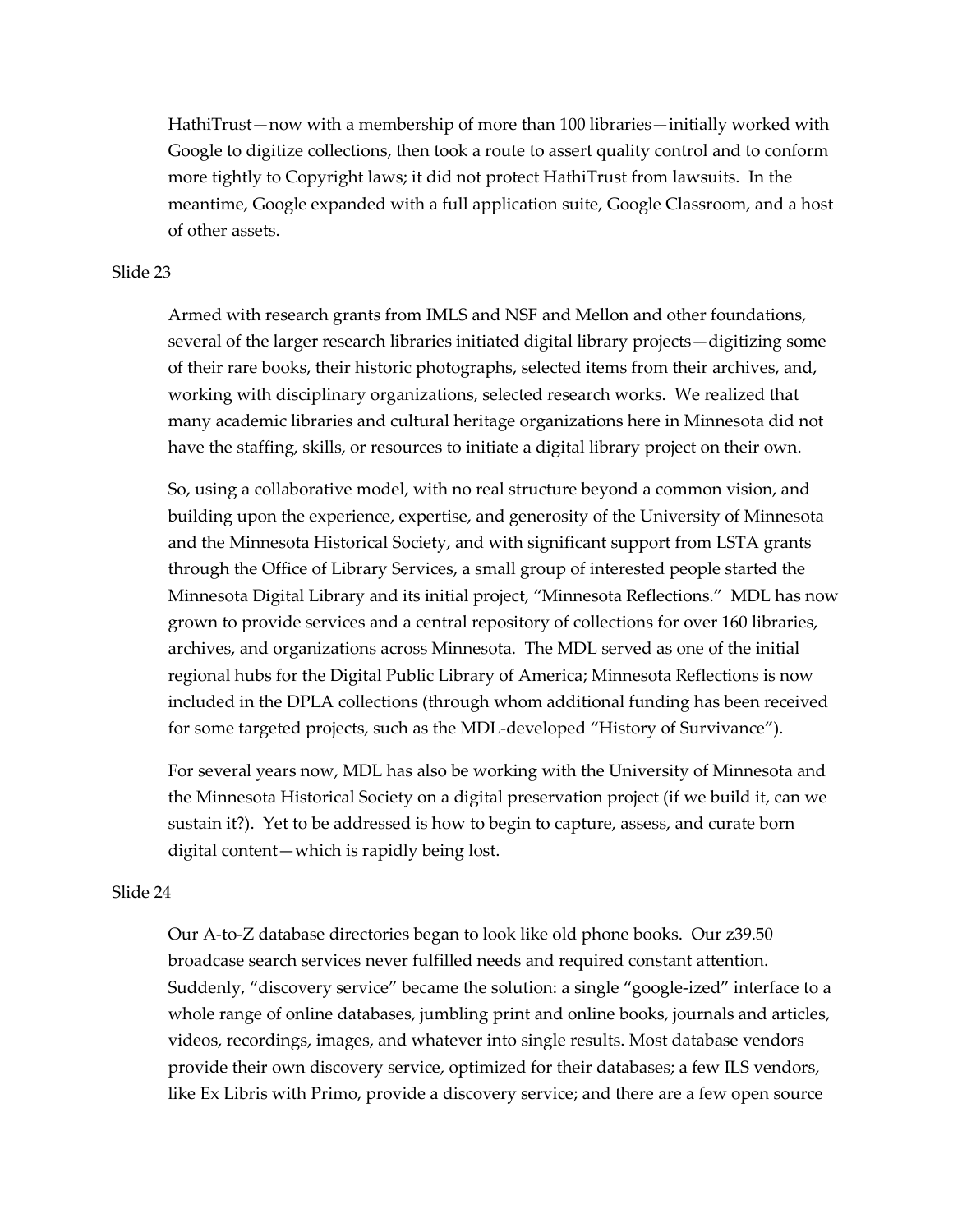systems, like the University of Rochester's eXtensible Catalog, that can scale to a discovery service. Unfortunately, some of the vendors, in order to maintain or gain market share, don't play well with the other vendors, which means some important databases and content gets left out of discovery service search results. (Ex Libris and EBSCO are engaged in an on-going feud over this very issue.)

But the larger question is: are we truly serving our users with discovery services? It may be what they expect, but is it what they need?

#### Slide 25

Adding to the complexity, but also somewhat getting back to the roots of the library, in the 1990s many libraries started to digitize and disseminate locally produced scholarship, initially in the form of preprints of faculty scholarship, capstone or culminating projects like masters and honors theses and doctoral dissertations, but rapidly expanding to journals of undergraduate research and open access disciplinary journals. Some were motivated by the (so-called) serials crisis, others by improving the scholarly discourse on their campus, most by both; and some were motivated to share some of the rich, but too often hidden, resources of their Archives or rare books. While locally some of this had been digitized by the Minnesota Digital Library and placed in Minnesota Reflections, much remained hidden, beyond the scope of the MDL. As libraries gained experience and capacity, local IRs became a natural development. As much as anything, IRs have become a source of institutional pride and promotion, a subtle recruitment tool that simultaneously elevates the quality of student learning and research as well and faculty scholarship, teaching, and mentoring.

Libraries feel the need to become more active in using social media—Twitter, Facebook, Instagram, Pinterest, Tumblr, Google+--but success is difficult to define. Social media may not be going away, but its effectiveness in advancing an academic library's mission is yet to be determined.

#### Slide 26

Matthew Battles, in Library: An Unquiet History (2003), notes "The Library of Congress each day adds some 7,000 books to the more than 100 million items already standing on its 530 miles of shelves. (In comparison, St. Cloud State University has 21 miles of shelves) Add to this the printed ephemera we daily produce at our word processors, fax machines, and photocopiers, plus the more than 800 million pages on the World Wide Web (now estimated to be 4.58 billion pages as of 14 March 2015 (see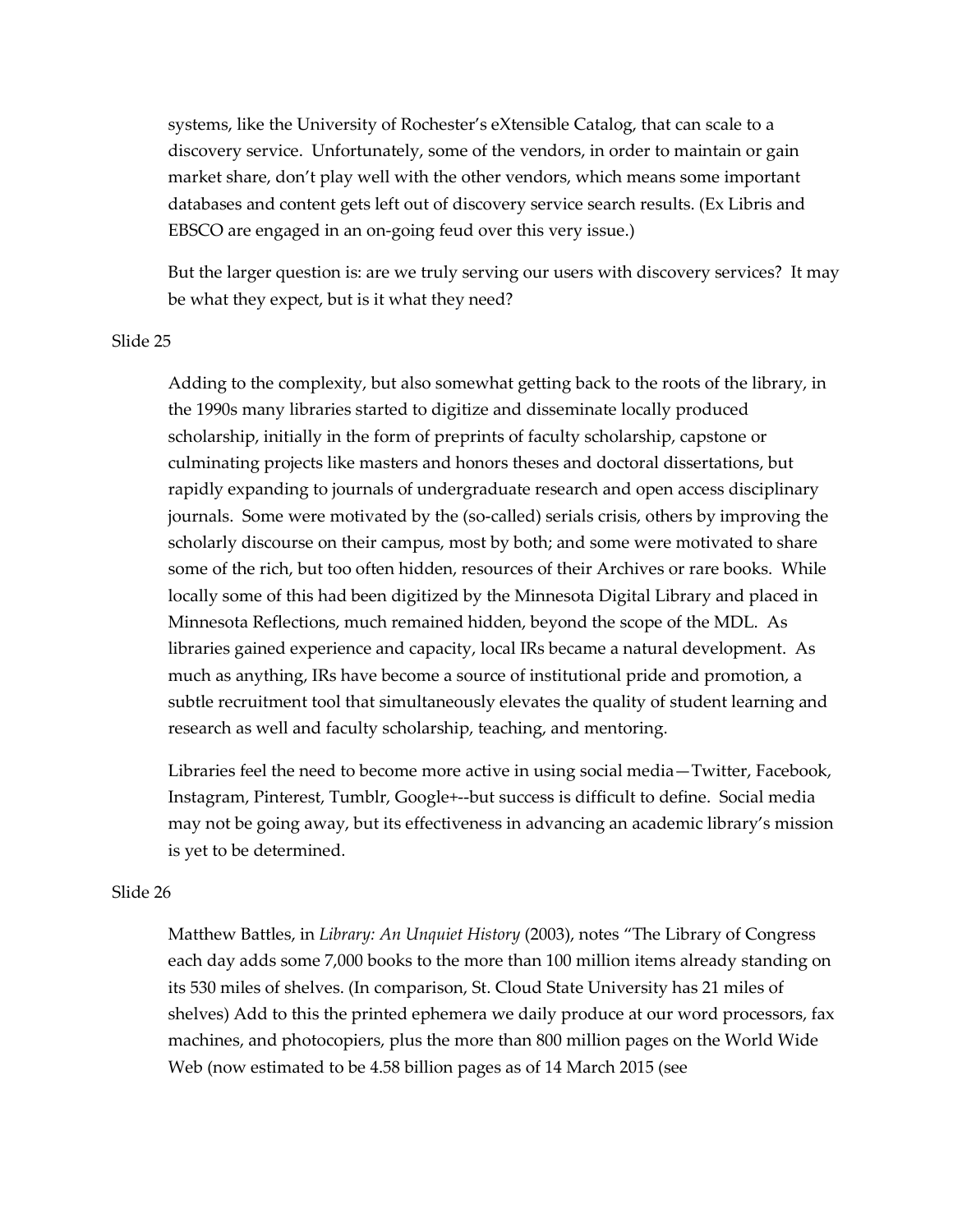http://www.worldwidewebsize.com/), and it becomes clear: we are inundated. The flood of text forces us to ask, 'How do we sort it all out?'" (pp. 8-9)

Andrew Abbott, in his 2008 Windsor Speech at the University of Illinois, expressed the belief that librarians since the 1920s have desired to "make the library a universal identification, location, and access machine." We've come close to doing that; but Abbott see that as a "race to the bottom," largely a failure of libraries. Is Abbott a Luddite or is he on to something important for librarians to consider? Personally, I don't think he's a Luddite. (Available online at

https://www.ideals.illinois.edu/bitstream/handle/2142/14401/windsor\_abbott.pdf.txt?seq uence=4)

Christine Madsen, Head of Digital Programmes for the Bodleian Libraries, has written that the "struggle of the academic library to stay relevant today is due to the switch from a scholar-centered model to an information-centered one." She goes on to say that "What has been forgotten is that libraries were, and should be again, inherently social spaces. That these spaces are not just for getting access to resources, but to people librarians, archivists, and other scholars—with whom discourse can be entered about the resources (and the knowledge) therein. An academic library should first be seen as a collection of services that support the creation of new knowledge. From this perspective, the library is not defined by its walls or its collections, but by those very services." (Christine Madsen (2010) "In the Wrong Business: A New Theory of Academic Libraries" http://christinemadsen.com/2010/in-the-wrong-business-a-newtheory-of-academic-libraries.)

## Slide 27

Now, we're in some ways returning to the idea of the library that existed nearly 200 years ago—a social interaction among scholars and artisans to explore new areas and applications, new ways to see and understand knowledge and to create new knowledge.

The digital humanities (although I prefer the phrase used at the University of Minnesota: Digital Arts Sciences and Humanities) are a set of services (and associated resources) that many libraries are exploring. In an earlier session at this year's Library Technology Conference we saw an example of a digital humanities project as the focus of a course project, facilitated in part by a library. It was an opportunity to elevate student scholarship through curating an online exhibit (using Omeka), to expand their understanding and awareness of information literacy, and to develop stronger social relationships among librarians and disciplinary faculty. Digital humanities is more than about applying computing technology to address questions in the humanities; it's also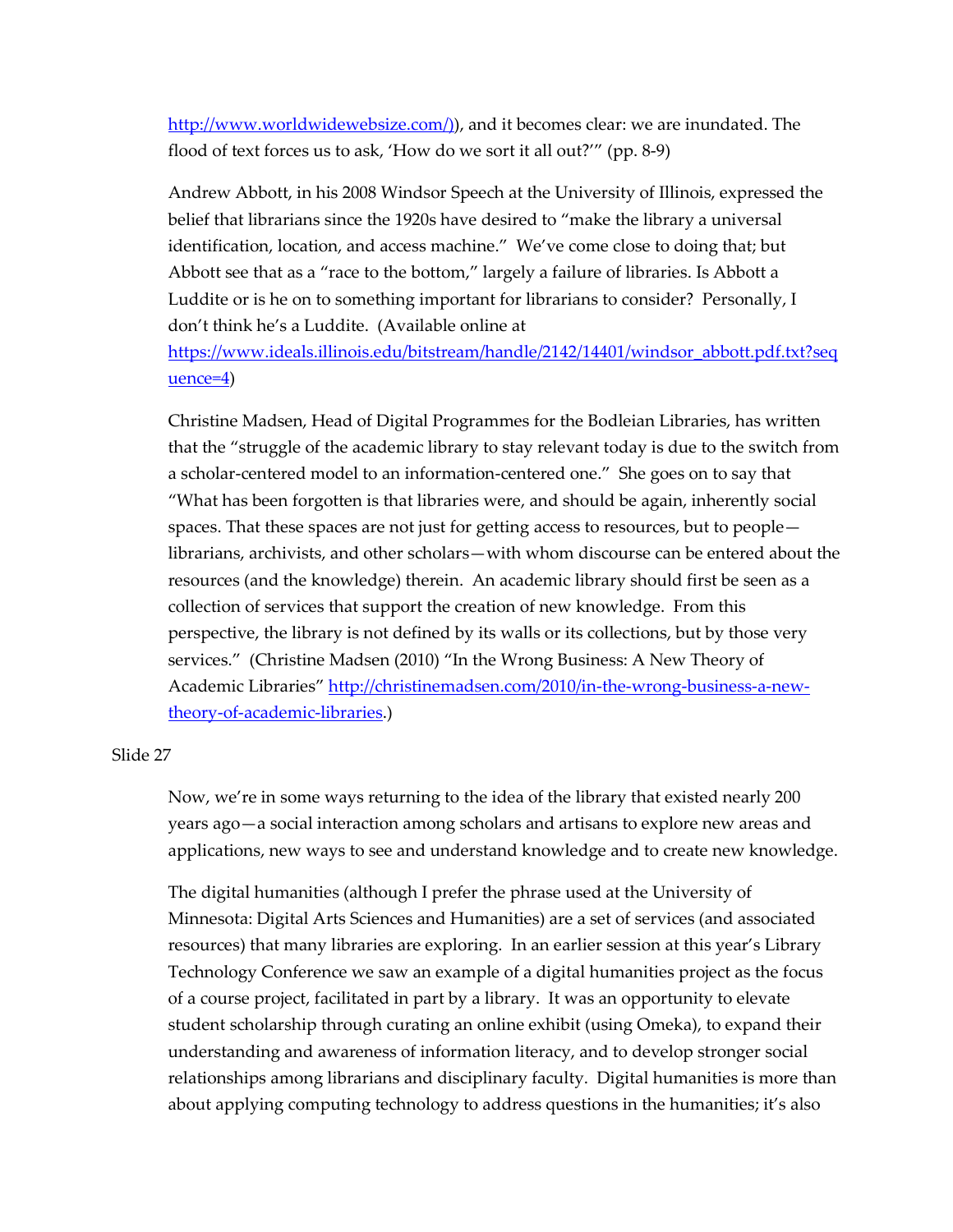about applying the humanities to address questions in and about computing. While the software logos here represent a wide variety of tools that can provide a deeper understanding of the humanities--

- ArcGIS connecting data, people, and maps
- Juxta "an open source tool for comparing and collating multiple witnesses to a single textual work"
- Orange open source textual analytics
- Tapor another sophisticated textual analysis and visualization tool
- TextArc another textual analysis and visualization tool
- Voyeur a Web-based text analysis tool
- Many Eyes a Web-based data visualization tool
- WordPress more than just a blogging platform
- Omeka an open source platform for creating and managing curated digital exhibits
- DIRT a repository of DH tools

--the humanities themselves pose numerous questions about the increasing use of technology, and about human-computer interaction.

"There is no library without a culture of inquiry. Everything that is done in the library, everything the library holds, when bound together by a systematic, continuous, organized knowledge structure supports the act of new knowledge creation also known as scholarship." (Madsen (2008))

## Slide 28

Predicting the future is a fool's errand. Over the years, we've heard plenty of predictions that subsequently been the source of amusement.

- "I think there's a world market for maybe five computers." Thomas Watson (IBM CEO), in 1943.
- "In two years spam will be solved." Bill Gates (Microsoft CEO) in 2004.
- "Apple is already dead." Nathan Myhrvold Microsoft CTO) in 1997.
- "I predict the Internet will soon go spectacularly supernova and in 1996 catastrophically collapse." Robert Metcalf (founder of 3Com and inventor of Ethernet) in 1995.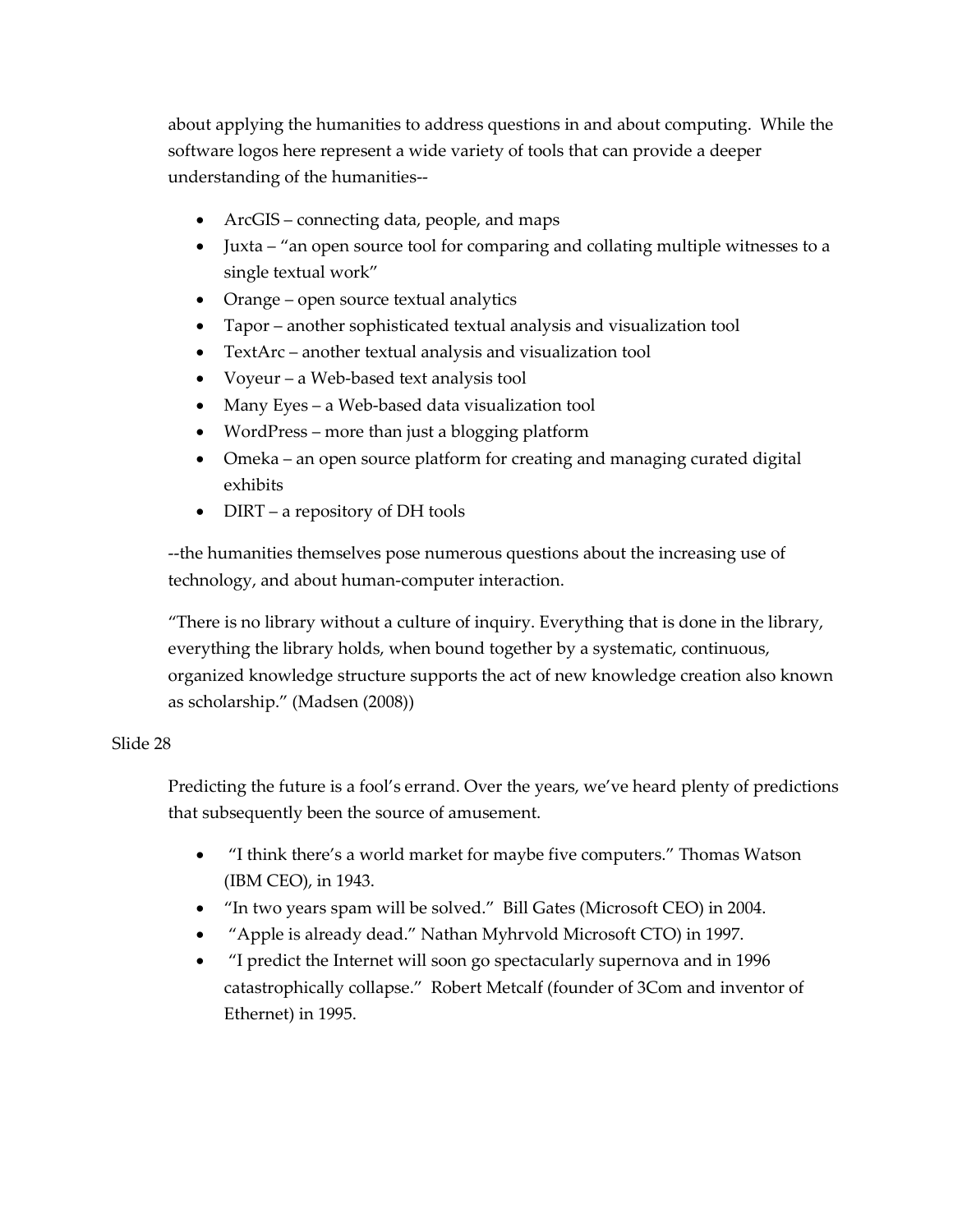(David Pogue (2012),"Use it better: The Worst tech predictions of all time." Scientific America. http://www.scientificamerican.com/article/pogue-all-time-worst-techpredictions/)

Many of the predictions of Arthur Radebaugh and Athelstan Spilhaus, while largely cartoon fantasies at the time, have been fulfilled and some exceeded, although not in the manner or form either futurist thought.

This image is a recent Google n-Gram on the phrases "library of the future" and "future of libraries." Since about 1997, interest in the future of libraries has been waning. Either that, or librarians are getting smarter about trying to predict the future and are spending their time creating it.

## Slide 29

Through all of this there have been some prerequisites for success:

- When I was interviewing for my first academic library position, I was asked to describe myself in one word. I chose "inquisitive." At this conference, Courtney McDonald at Wednesday's keynote address used "curiosity." The synonyms require asking Why? and What if…
- Then "dare," primarily to try, to admit what you don't know and learn, to accept mistakes (and learn from them), and, more importantly, dare to succeed.
- Always "trust," which requires being "positive," about colleagues, about yourself, about possibilities, that failure leads to success.
- And above all, "do." Don't wait for the right time, for full agreement, for funding, sometimes even for complete permission. Risk is inherent in much of what we do, both the present and future are always risky. So, "do" something, see how it goes. As Captain Picard would say, "Make it so."

If I were to hazard any prediction, it would be to agree with Christine Madsen—that as long as we are tied to the current concept of libraries (as warehouses of information and providers of information access), that as circulation declines and the appetite for buying books (in print or online) shrinks, then administrators will see less need for librarians. That will be a disaster for knowledge production and dissemination.

And remember the enduring words of Vince Lombardi—"Perfection is not attainable, but if we chase perfection, we can catch excellence."